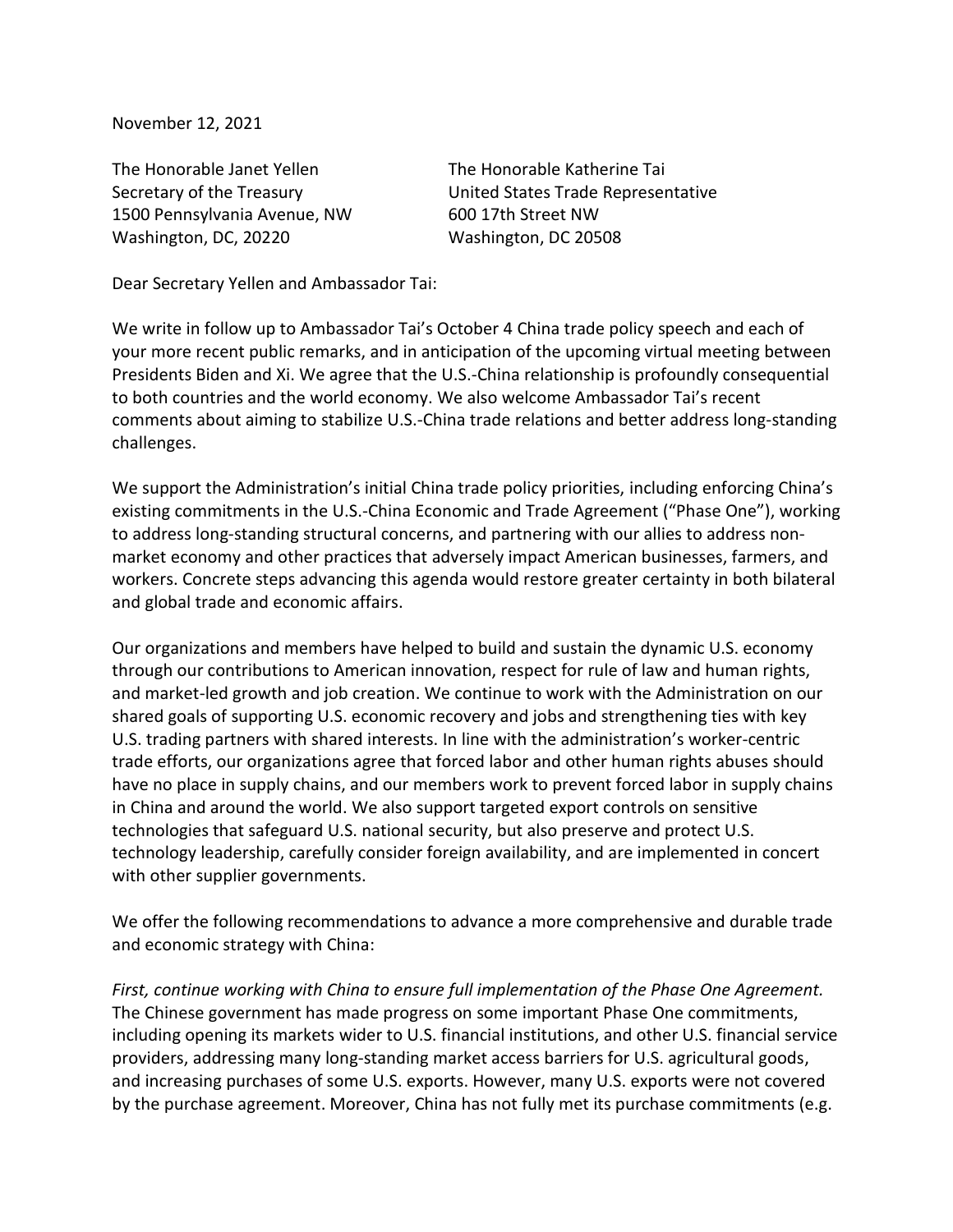manufacturing, energy, licensing of services), nor has it implemented all of its structural commitments regarding intellectual property for pharmaceuticals, agricultural biotechnology, and services. China's opening of its markets should continue to be monitored and evaluated on a regular basis, with a goal of expanding on the progress made under the Phase One Agreement. Near-term progress on Phase One commitments can forge a pathway to address more difficult, systemic issues related to China's state-directed economic model.

*Second, prioritize making progress on outstanding structural challenges in China that fall outside the scope of the Phase One Agreement to improve the operating environment for U.S. businesses and farmers and ensure American goods and services are treated fairly.* These challenges include China's state-directed economic policies and market access issues. In fact, state-directed policies are often one and the same as the market access barriers that restrict competition on a level playing field in the China market. These challenges also distort competition in the U.S. and other markets around the world.

Such outstanding issues outside the scope of the Phase One Agreement include: 1) discriminatory regulations and enforcement in the areas of intellectual property, services, standards, and competition policy; 2) quotas; 3) digital restrictions; and 4) state subsidies, among other issues. Progress on these issues will improve the ability of U.S. businesses, workers, and farmers to fairly compete in and sell to China, enhance U.S. competitiveness at home and globally, and support tens of millions of American jobs.

*Third, reduce harmful Section 301 tariffs and broaden the tariff exclusion process.* The Section 301 and retaliatory tariffs put in place over the last several years continue to disproportionately cause economic harm to U.S. businesses, farmers, workers, and families. For example, the Congressional Budget Offic[e](https://www.cbo.gov/publication/56073) [estimated t](https://www.cbo.gov/publication/56073)hat tariffs would cost the average American household nearly \$1300 in 2020 alone. American importers have paid over \$110 billion in Section 301 China tariffs since their inception, about \$40 billion of which has been assessed during the Biden Administration. These costs, compounded by other inflationary pressures, impose a significant burden on American businesses, farmers, and families trying to recover from the effects of the pandemic.

We agree with Secretary Yellen's recent comments that tariffs tend to increase domestic prices and raise costs to consumers and businesses due to higher cost inputs and that lowering U.S. and Chinese tariffs could help ease inflation. Accordingly, we urge the Administration to work toward removal of the Section 301 tariffs, most of which extend well beyond the scope of the original Section 301 investigation. We also request immediate action to significantly broaden the tariff exclusion process to provide additional relief to Americans. U.S. businesses and farmers appreciate USTR restarting a Section 301 tariff exclusion process, but the scope and retroactivity are far too narrow given the ongoing negative effects from the tariffs and their inflationary pressures. We urge USTR to expedite review and act on pending exclusion requests to provide needed relief.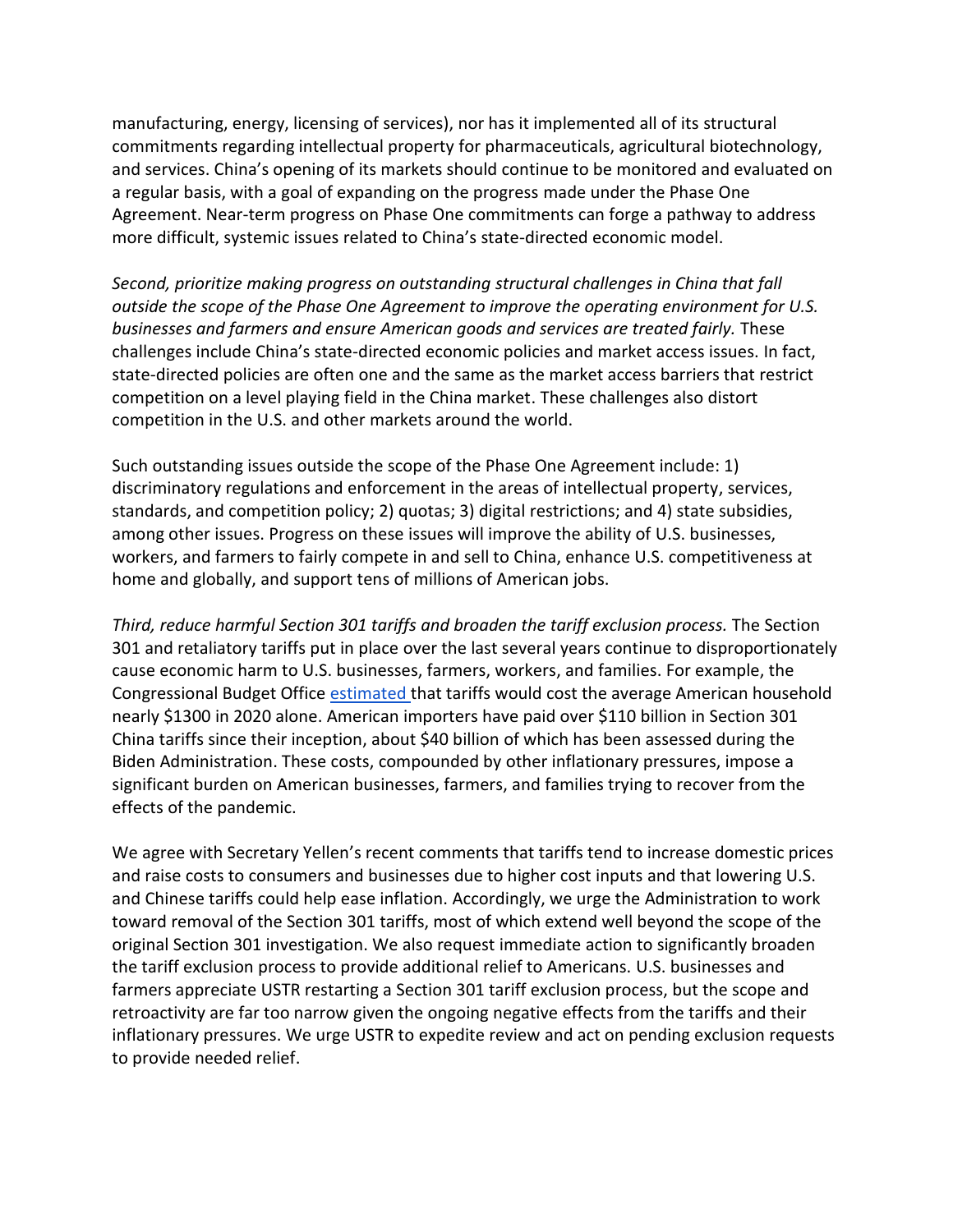*Fourth, build on the Administration's efforts to improve U.S. ties with other key trading partners with shared interests.* Specifically, we urge you to:

- 1. Strengthen transatlantic relations by building off the resolution of the large civil aircraft and Section 232 steel and aluminum tariff disputes and advancing concrete deliverables through the U.S.-EU Trade and Technology Council and other transatlantic efforts, including resolving the privacy shield issue.
- 2. Re-engage the Indo-Pacific region through economic initiatives that bolster U.S. competitiveness, open markets, advance market-based rules, and promote U.S. innovation leadership. These could include setting an agenda and operationalizing the recently announced Indo-Pacific Economic Framework, negotiating a regional digital trade agreement, leading and supporting Asia-Pacific Economic Cooperation (APEC) initiatives and hosting APEC in 2023, and taking steps needed to rejoin the Comprehensive and Progressive Agreement for Trans-Pacific Partnership (CPTPP), especially as China has announced its interest in joining the CPTPP and the Digital Economy Partnership Agreement (DEPA).
- 3. Secure concrete outcomes at the 12<sup>th</sup> World Trade Organization (WTO) Ministerial and lead efforts to reform and modernize the WTO.
- 4. Remove Section 232 tariffs and quotas applied to other U.S. allies such as Japan, the United Kingdom, and South Korea.
- 5. Continue partnering with our neighbors to implement and enforce the United States-Mexico-Canada Agreement (USMCA) and strengthen North American competitiveness and supply chain resilience.

We commit to work with you and your colleagues across the Administration to achieve our common goals. We would welcome meeting to advance these recommendations and ensure a fairer and level playing field for American businesses, workers, and farmers when they compete at home, in China, and around the world.

Sincerely,

US China Business Council

American Chemistry Council

American Feed Industry Association

American Soybean Association

Advanced Medical Technology Association

American Apparel & Footwear Association